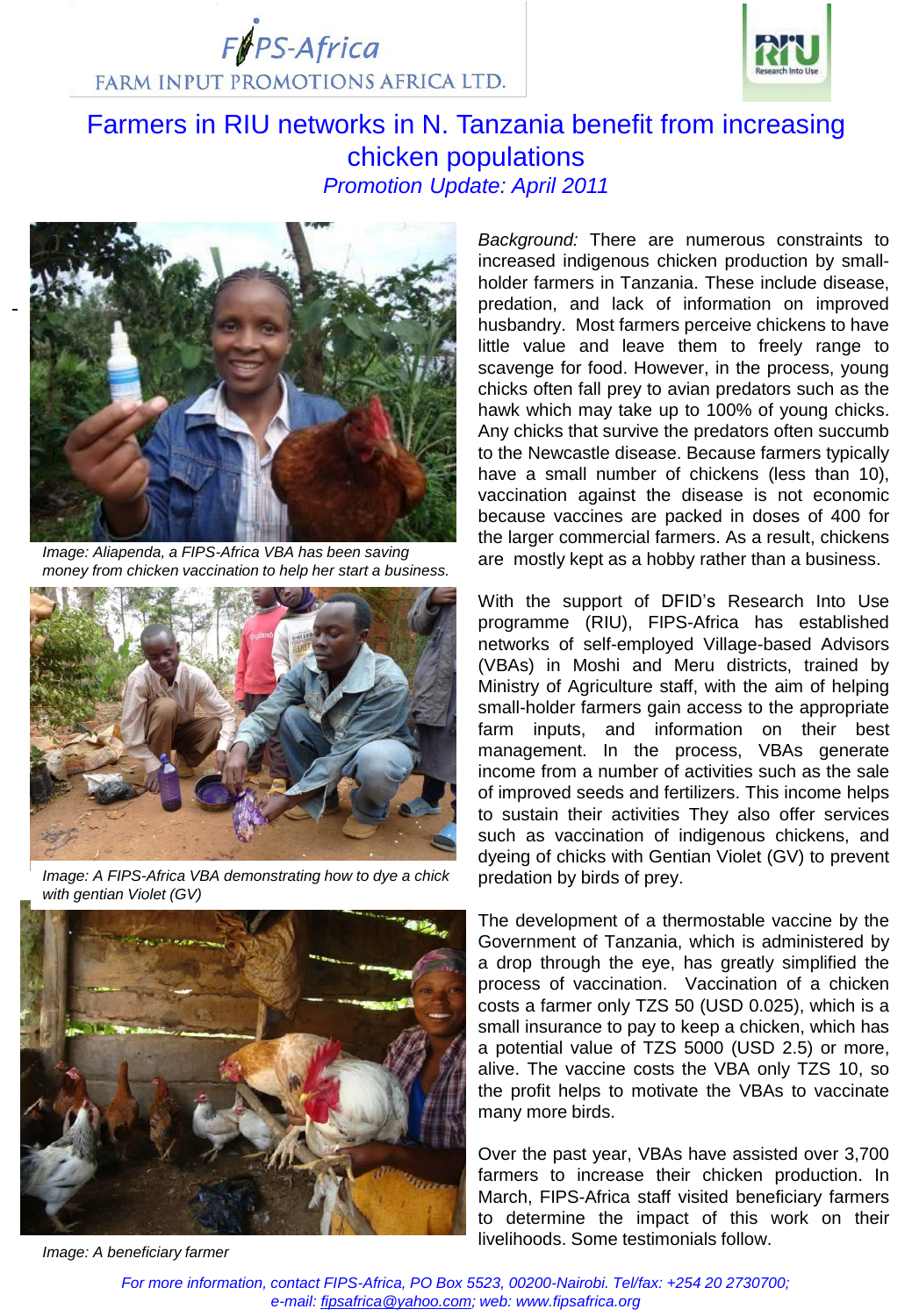



Farmers in RIU networks in N. Tanzania benefit from increasing chicken populations *Promotion Update: April 2011; page 2 of 15*

# 1. Eliboraya Naiman; Karangai Village, Kikwe Ward, Meru District



The mother of four did not know about chicken vaccination prior to FIPS-Africa's VBA Joshua Kitumari's visit in June 2010. During that month, she had lost 25 adults birds and 36 chicks. That would have been worth TZS.180,000 if the birds had survived and been sold.

In June, Joshua vaccinated her remaining 20 adult birds against the Newcastle disease, and since then, none have died from the disease.

"I now benefit from selling eggs because the number of birds has increased. Initially I would collect 5 to 10 eggs in a week, but now I collect a tray every week. I now sell three trays every month for, which earns me TZS 13,500. I have been using the money to buy stationery for my children who go to a local primary school. We have much to eat and to sell, contrary to what we used to get before vaccination," says Naiman.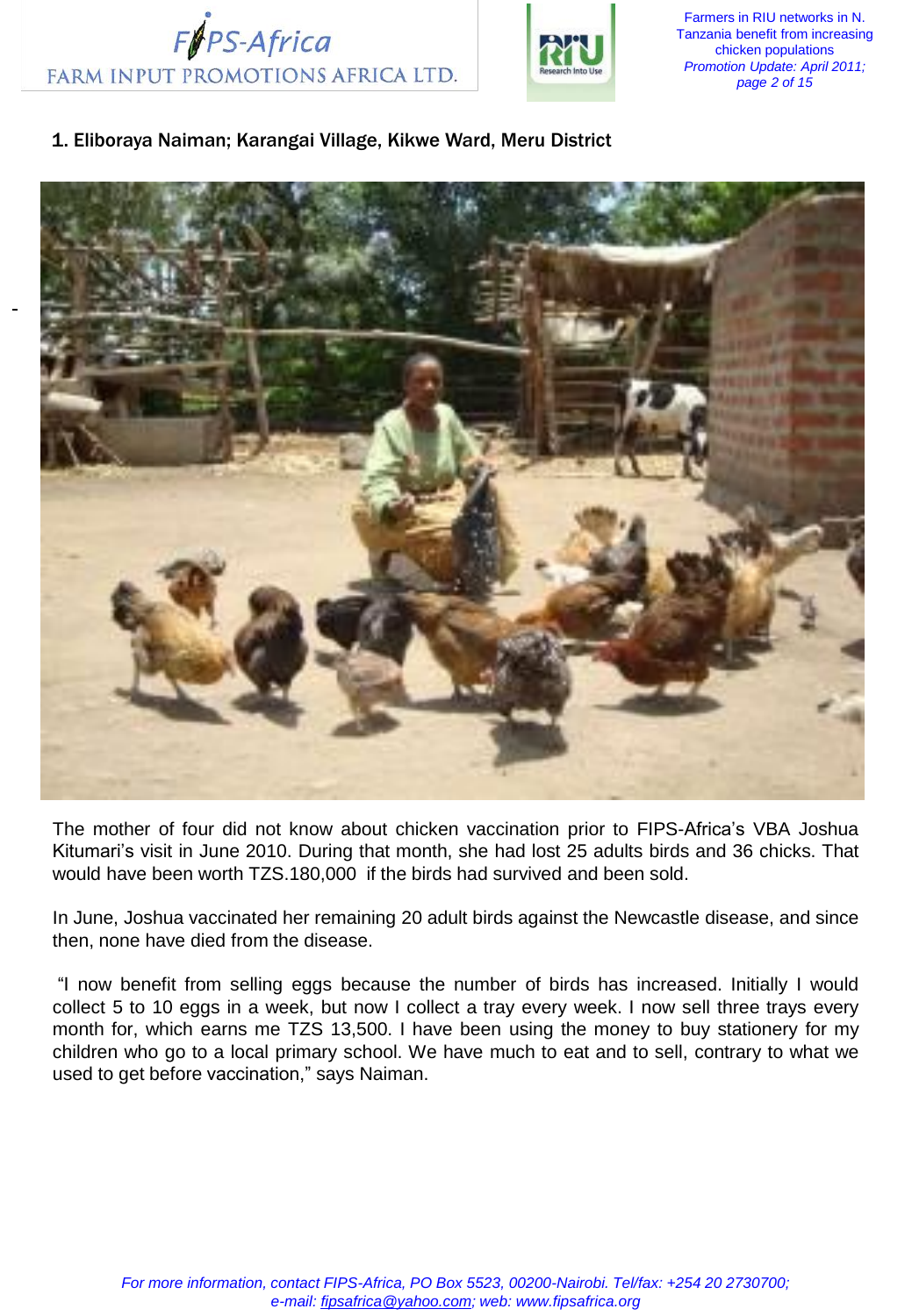



Farmers in RIU networks in N. Tanzania benefit from increasing chicken populations *Promotion Update: April 2011; Page 3 of 15*

## 2. David Laiza; Manyatta village, Kikwe Ward, Meru District



The VBA, Joshua Kitumari, has been advising David how to improve the management of his indigenous chickens. Before he had his birds vaccinated against the Newcastle disease, he had lost 26 birds, worth about TZS 80,000. Since the vaccination he has not lost any birds to disease. David also used to lose most of his chicks to the hawk, so he was persuaded to have 22 of his chicks dyed with Gentian violet (GV). All of the chicks have survived. As a result, he has more chickens, and he is collecting more eggs.

"I never used to get any financial benefit from my birds prior to vaccination and using the chick dye, but I now have enough eggs which I sell to raise money for buying food for my family. We also benefit from eggs for food during breakfast and more meat, says David. He now has a total of 32 adult birds and 12 medium sized birds.

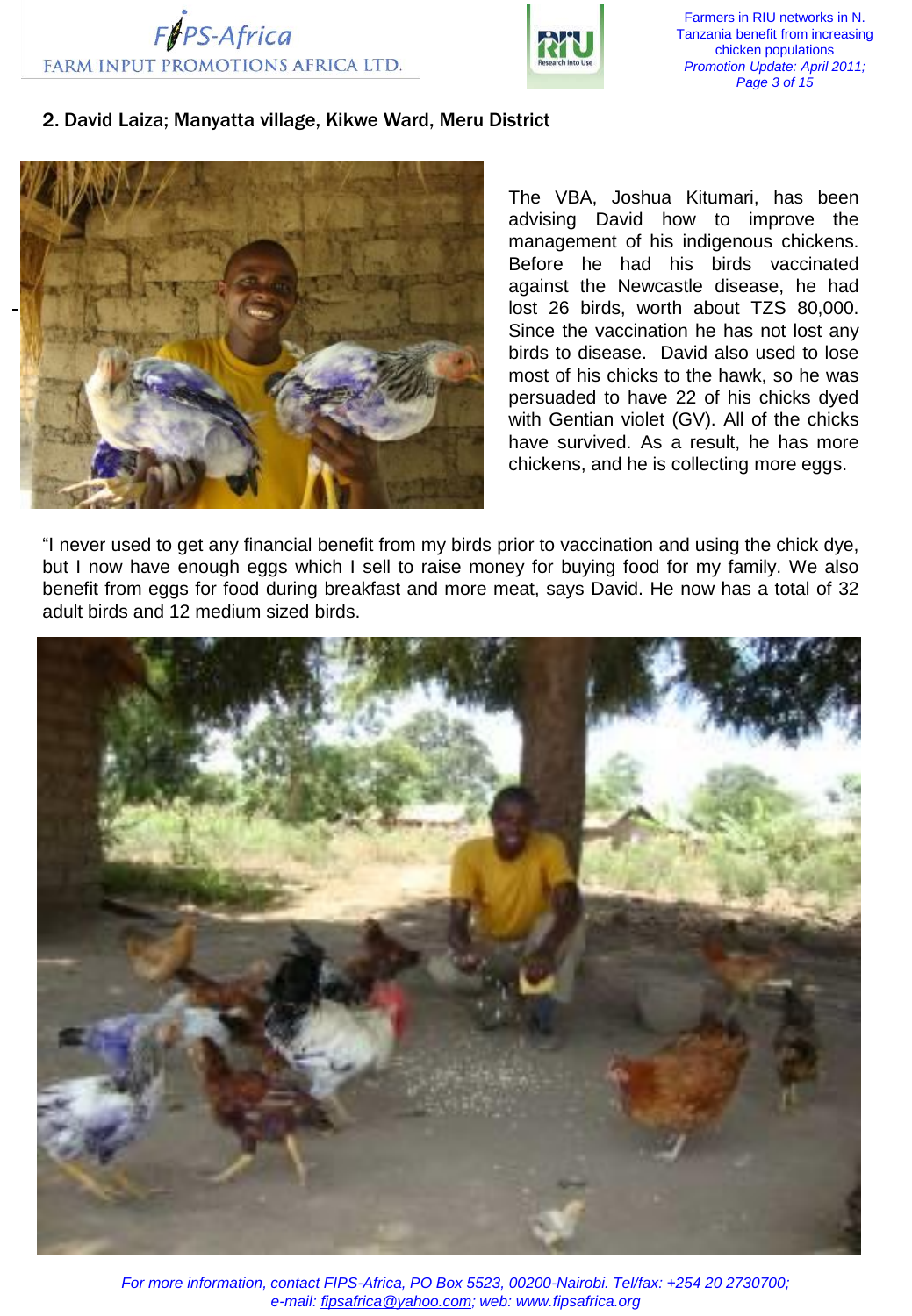



Farmers in RIU networks in N. Tanzania benefit from increasing chicken populations *Promotion Update: April 2011; page 4 of 15*

## 3. Lydia Mbesi; Miembeni Village, Kikwe Ward, Meru District



In May 2010, Lydia had 15 adult and 10 medium sized chickens. When the Newcastle disease struck, she lost 9 adult birds and all the medium sized birds. Her VBA, Joshua Kitumari, vaccinated the remaining 6 adult birds against the Newcastle disease at a cost of TZS 300. Since then, none of her birds have died, and 3 of her hens have now hatched 18 chicks.

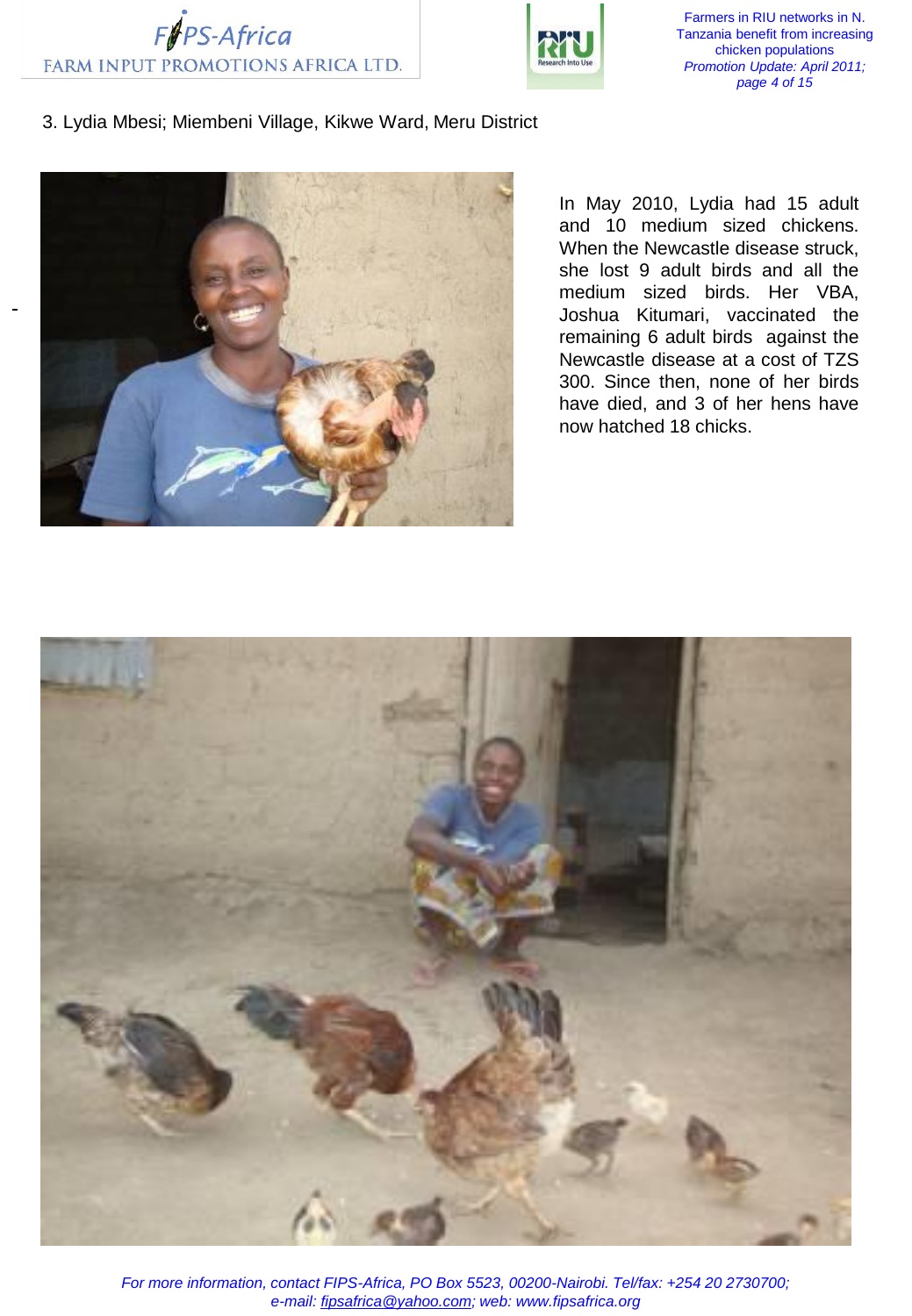



Farmers in RIU networks in N. Tanzania benefit from increasing chicken populations *Promotion Update: April 2011; page 5 of 15*

#### 4. Degisio Akyoo; Miembeni Village, Kikwe Ward, Meru District



It seemed that every time her chicks would reach the age of 1 month, that they would die of the Newcastle disease. In the first five months of 2010, Akyoo lost 10 adult birds and 35 chicks to the Newcastle disease. Her local VBA, Joshua Kitumari, vaccinated her surviving 5 chickens in June 2010. She now has 12 hens, and four of these have hatched 8, 9, 10, and 12 chicks. All have been vaccinated against the Newcastle disease and none have died since then. She is getting more eggs and she uses the money from selling these to buy stationery for her children.

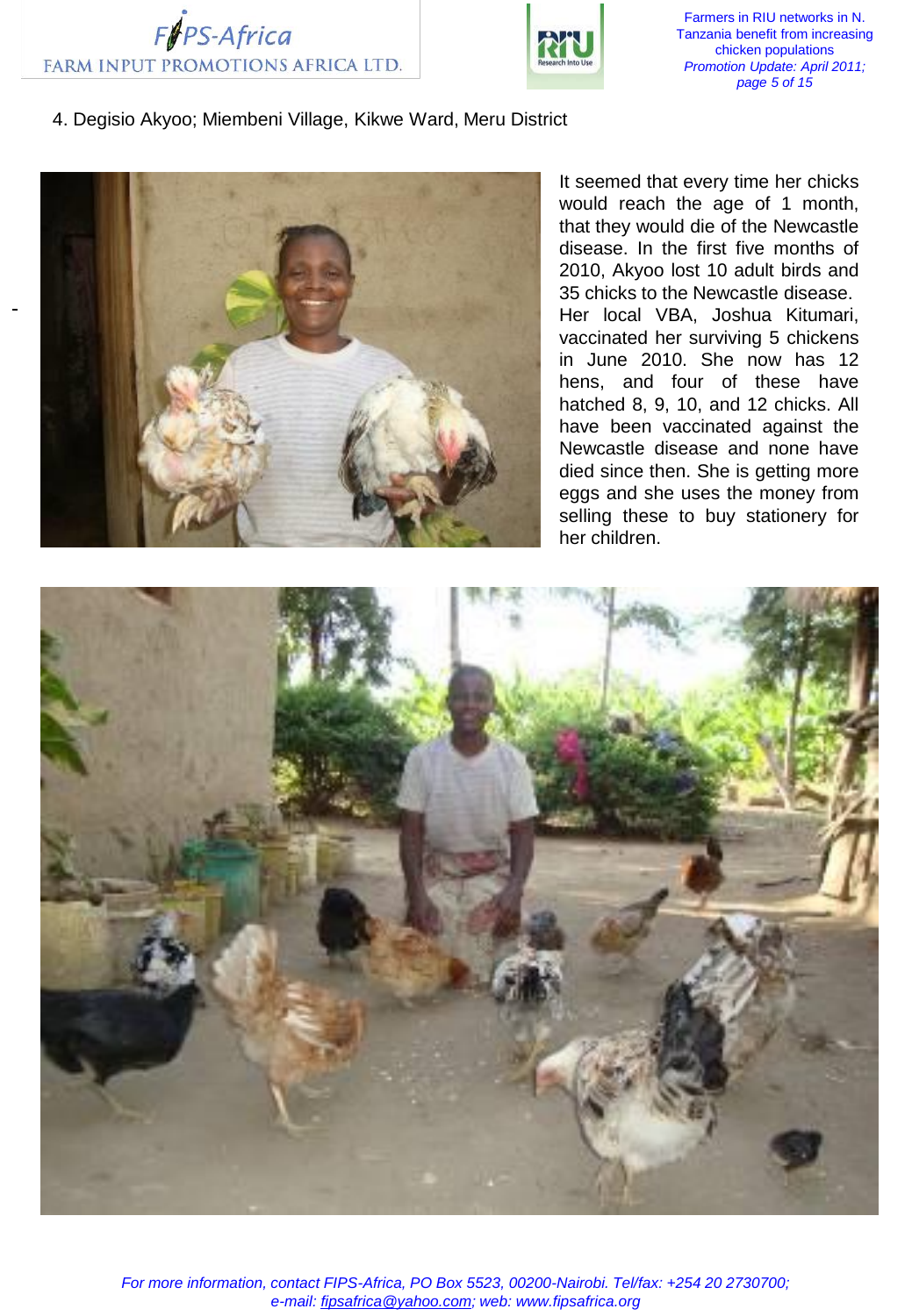



Farmers in RIU networks in N. Tanzania benefit from increasing chicken populations *Promotion Update: April 2011; Page 6 of 15*

5. Fredrick Nyalimasa; Nkomala Village, Nkoanvua Ward, Meru District; 1582m, S03.34375<sup>0</sup>, E036.75542<sup>0</sup>



FIPS-Africa VBA, Dominic Tinyari, vaccinated Fredrick's 10 chickens and 15 chicks against the Newcastle disease. None of his birds have died since then.

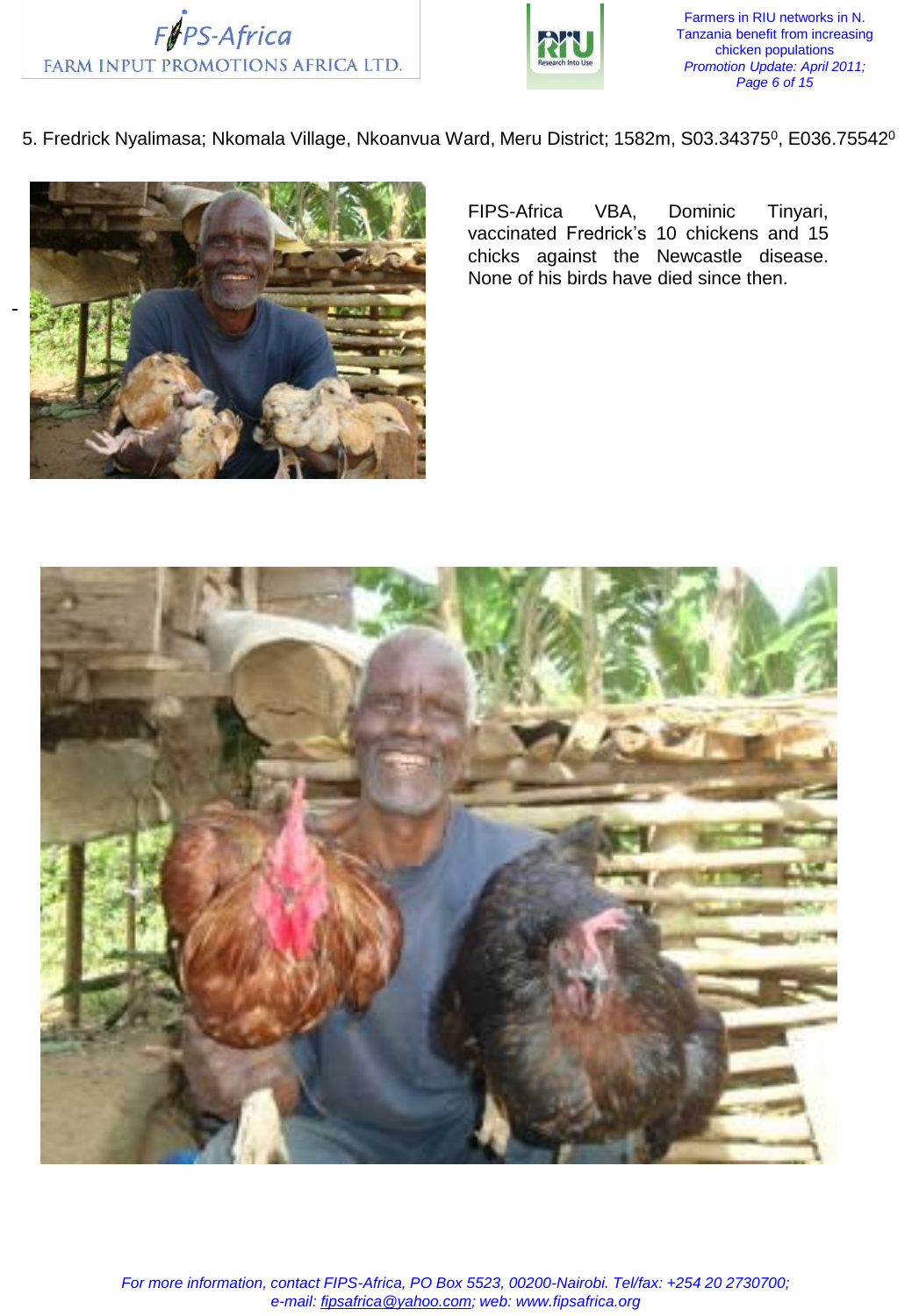



Farmers in RIU networks in N. Tanzania benefit from increasing chicken populations *Promotion Update: April 2011; page 7 of 15*

6. Elizebeth Lewi; Nkamala Village, Nkooanrua ward, Meru district.



Elizebeth had lost 9 adult and 7 medium size birds to the Newcastle disease . In June 2010, she had her 15 adult and 5 young surviving birds vaccinated against the Newcastle disease. She has not lost any since vaccination.

7. Apaeli Sethi; Nkomola Village, Nkoanrua Ward, Meru District.



Since Dominic Tinyari vaccinated her chickens, Apaeli's chicken flock has increased from 20 to 60. She has managed to sell 15 cocks for TZS 6000 each and used the money to pay for school fees for her children. The number of eggs she collects per day has increased from 9 to 20.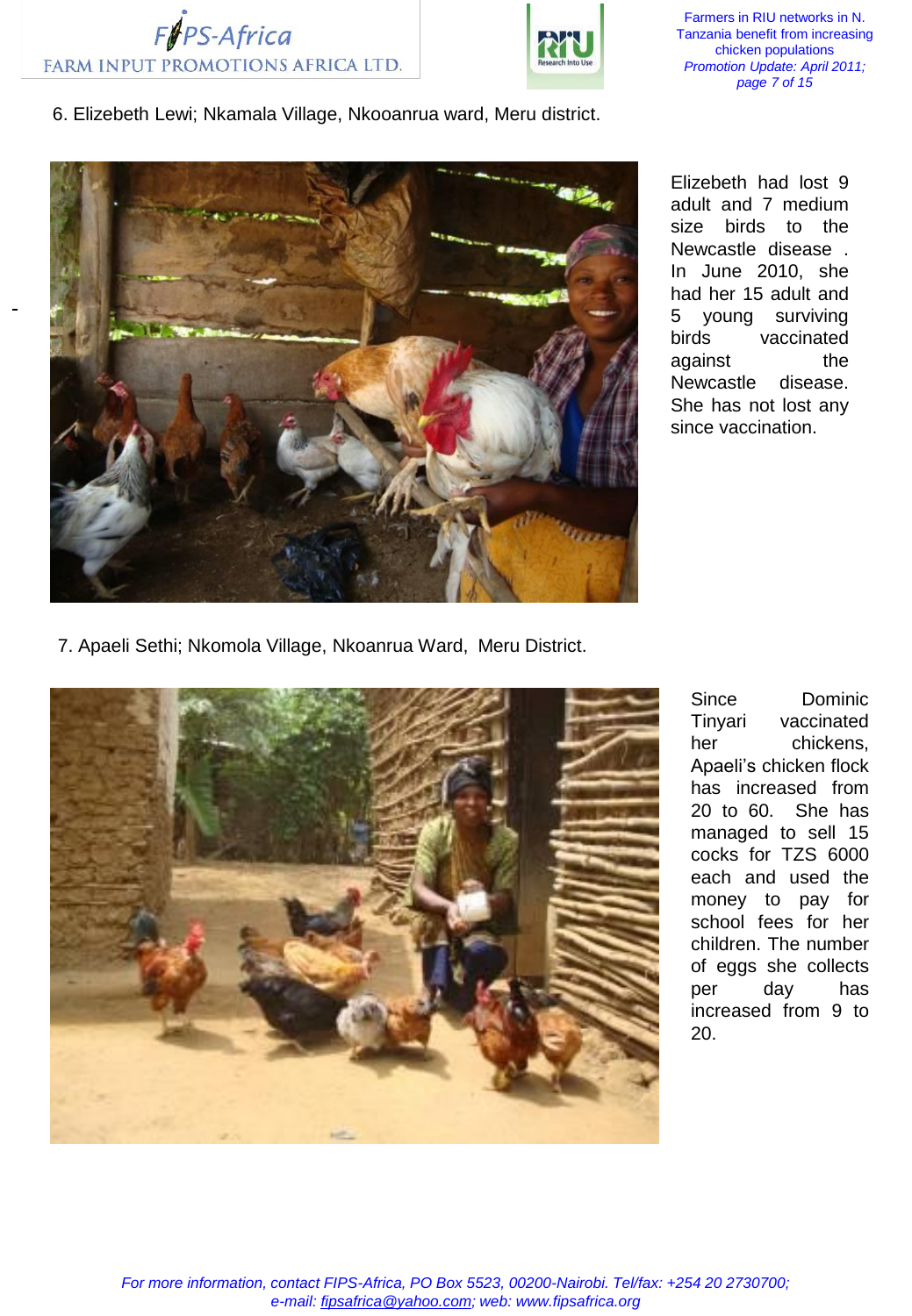



Farmers in RIU networks in N. Tanzania benefit from increasing chicken populations *Promotion Update: April 2011; Page 8 of 15*

8. Stephen Maqo; Nkomala Village, Nkoanrua ward, Meru District



Stephen had no serious interest in poultry farming and was not concerned when his birds would die from Newcastle disease. After VBA Dominic Tinyari briefed him on the importance of poultry keeping, he agreed to have his 10 surviving birds vaccinated. He had lost 20 adult birds and 15 chicks prior to the vaccination that was carried out in July 2010. He now has 30 chickens and 16 chicks.

9. Gerald Masewe; Msasani Village, Malsita Ward, Moshi District



Before the Newcastle disease struck, Gerald had 65 birds in his poultry house. In June 2010, he lost 35 birds to the disease. The same month, he had the remaining 30 birds vaccinated against the disease, and he had his birds vaccinated again in September and most recently in February. No bird has died from the Newcastle disease since he started the vaccination. He has increased his flock size to 59 birds, and he has since sold 11 cocks and 9 hens for TZS 9,000 and TZS 6,000 each, respectively.

Gerald had also lost 14 chicks to the hawk but none has become a prey after application of the chick dye.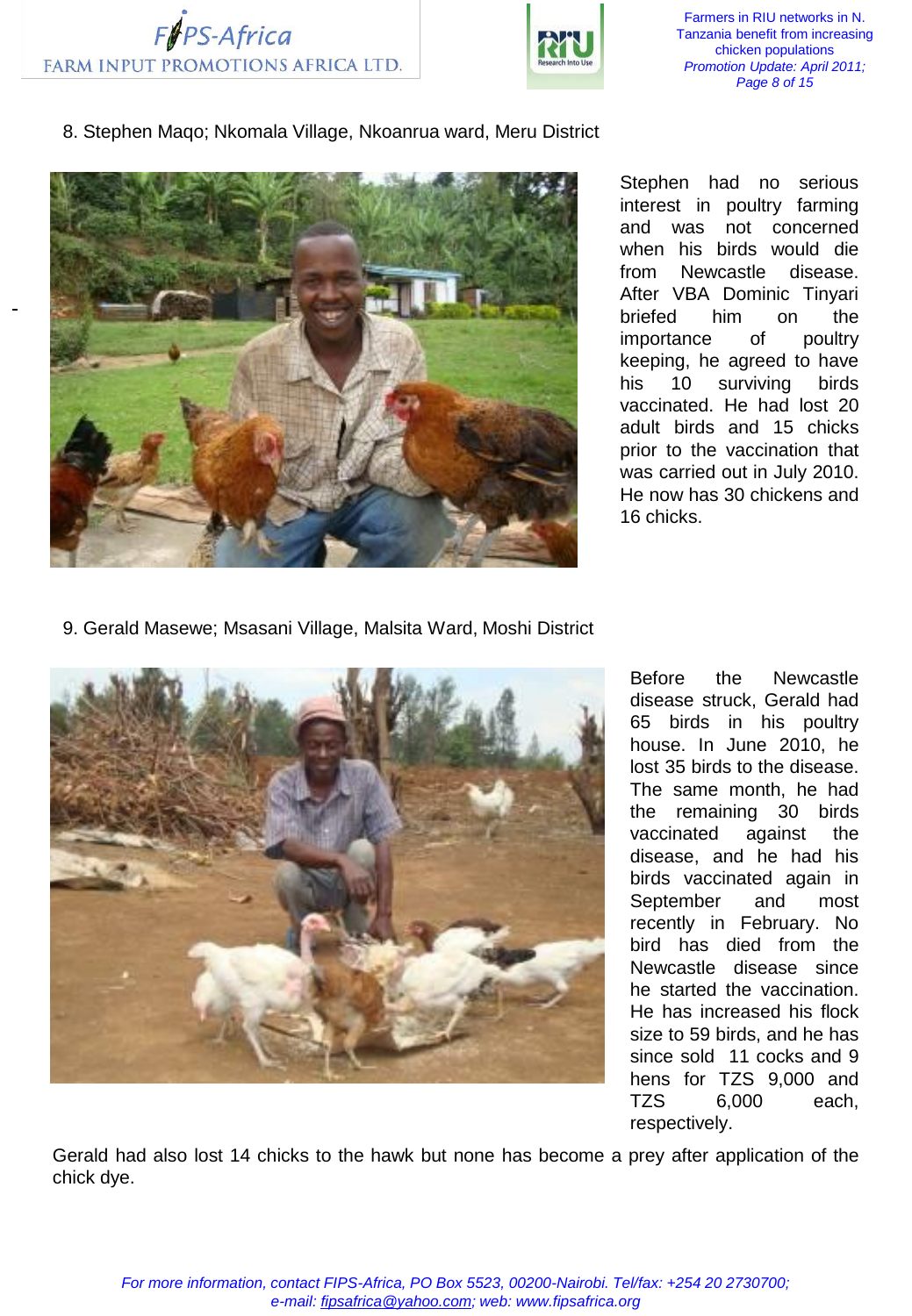



Farmers in RIU networks in N. Tanzania benefit from increasing chicken populations *Promotion Update: April 2011; Page 9 of 15*

10. Andrew Mdee; Upper Kikavu village, Macheme Weruweru ward, Moshi District



The 26 year old graduate has 243 chickens: 41 adult birds, 131 medium-sized and 71 chicks, all vaccinated against Newcastle disease by Amati, his local VBA. The birds were first vaccinated in August 2010 and he had lost 30 birds to the Newcastle disease the previous month. He has not lost any birds to the Newcastle disease since then. Andrew aims to make poultry-keeping an important income-generating activity. He currently sells over 10 trays of eggs every week and has become the major supplier of eggs in his village.

11. Esther Wajioma; Mkulama Village, Machame Weruweru Ward, Moshi District.



The month before she had her chickens vaccinated, Esther lost 26 adult birds to the Newcastle disease. Following vaccination in August 2010, her number of birds increased from 12 to 28. She also sold 5 mature cockerels for TZS 45,000 to help pay for her children's school expenses. She never used to sell chickens before she started to vaccinate. The number of eggs she sells has also increased and this has made it easier for her to meet her own personal needs.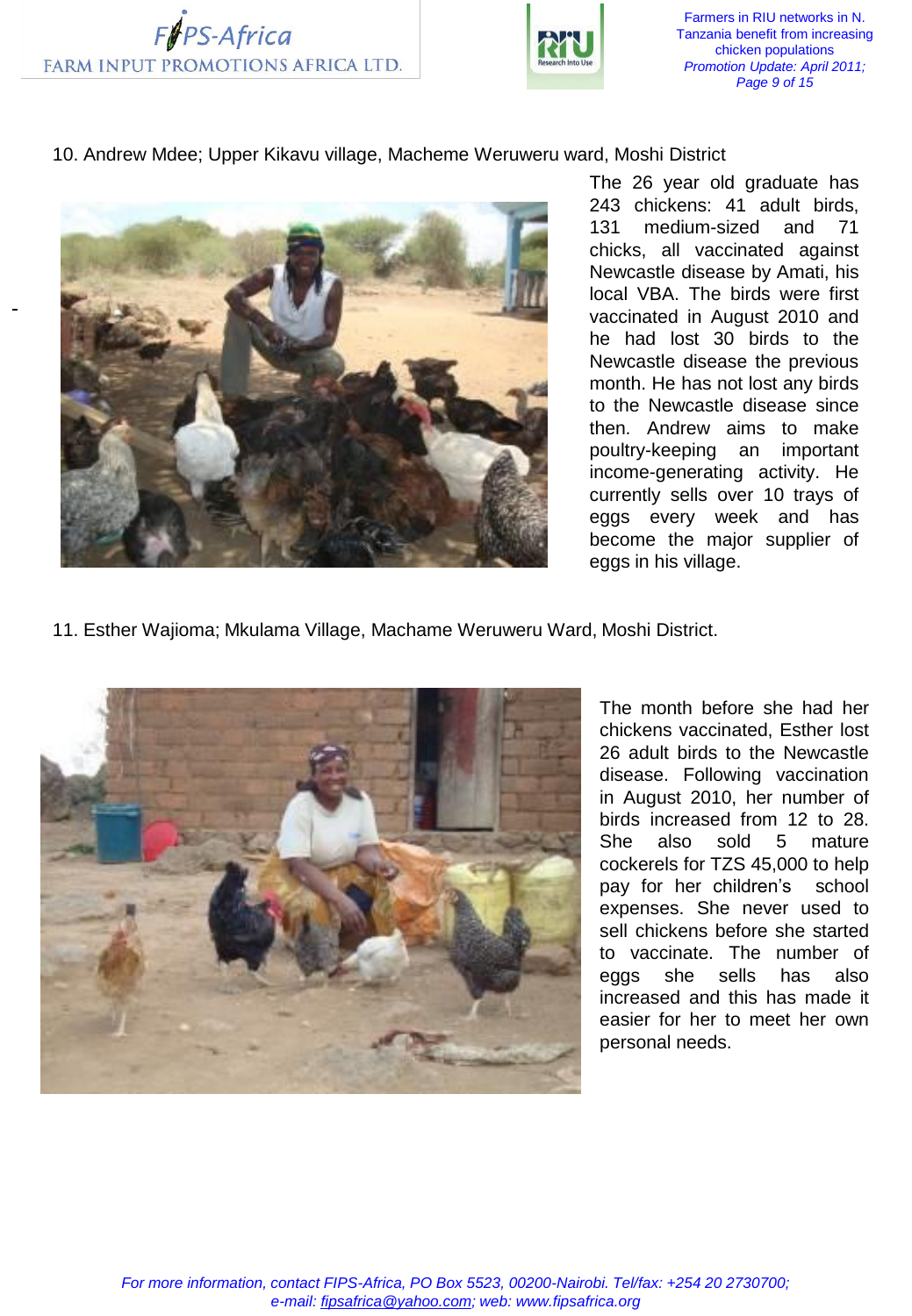



Farmers in RIU networks in N. Tanzania benefit from increasing chicken populations *Promotion Update: April 2011; page 10 of 15*

12. Restina Liziwani; Mkalama village, Machame Weruweru ward, Moshi District.



Shortly before vaccination, Restina had lost 13 adult chickens and 22 chicks to the Newcastle disease. After vaccination, not one of her birds has died from the disease, and the number of her birds has increased from 5 to 11. Two of her hens are sitting on eggs and are due to hatch.

13. Azoma Yasini; Gonseru Village, Machami Weruweru ward, Moshi District.



Two months before she started vaccinating her chickens, Azoma lost 50 chickens to disease. She had resorted to boiling herbs, and gave the herbal medicine to the birds to drink, but they kept on dying. Amati, her local VBA, vaccinated her surviving 30 birds in July 2010. She now has 110 chickens and she collects 2 trays of eggs every day. She sells about 10 trays a week and uses the money to buy poultry feed and stationery for her children.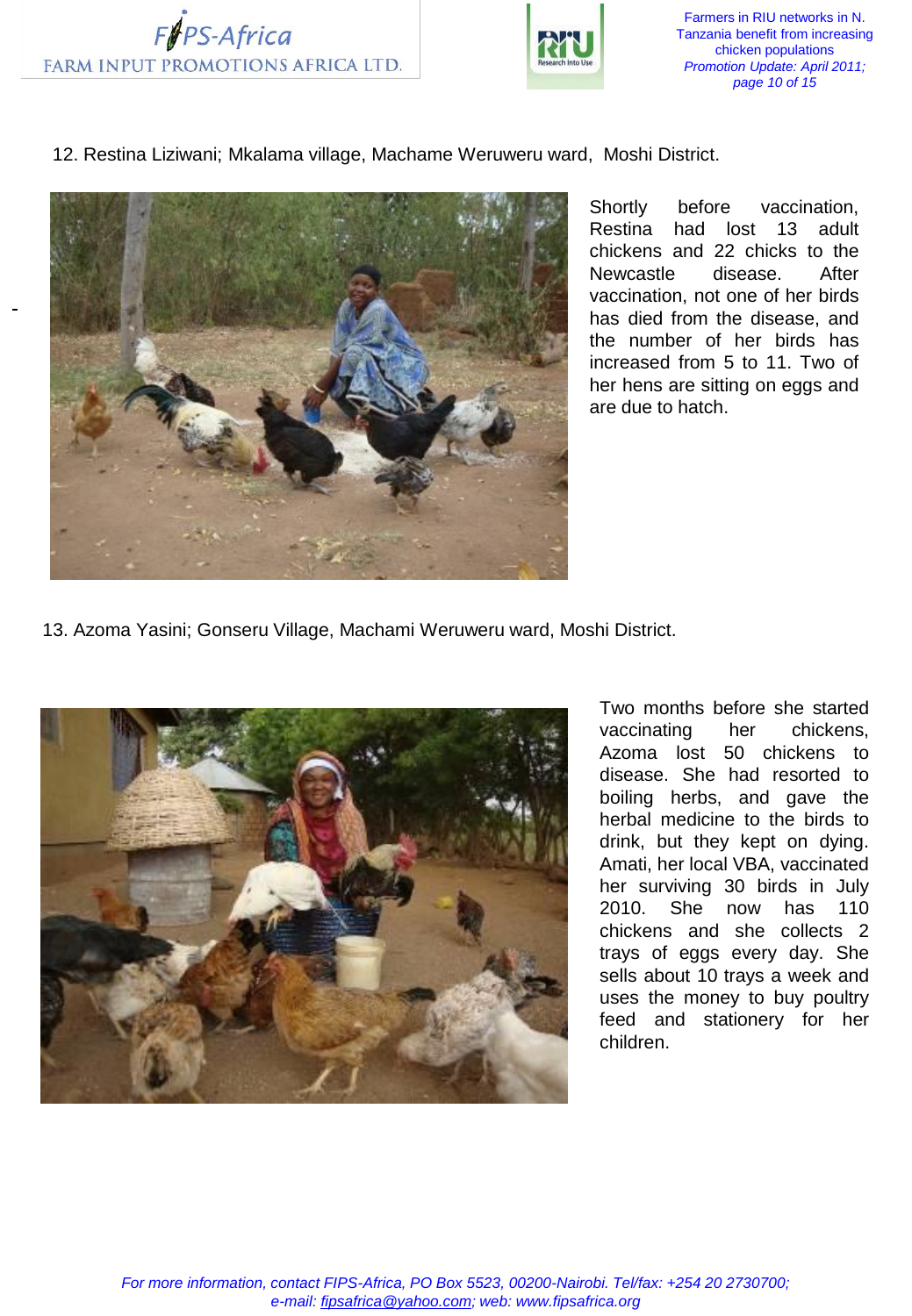



Farmers in RIU networks in N. Tanzania benefit from increasing chicken populations *Promotion Update: April 2011; Page 11 of 15*

## 14. Zelai Ebabwo; Kahe Sangeni Village, Moshi District



Zelai woke up one morning in April 2010 and found 15 of her chickens had died of disease. She lost interest in poultry keeping. But when Naomi Mbwombo, her local VBA, explained to her the benefit of vaccination against the Newcastle disease, she agreed to give it a try. Zelai had been left with just 2 hens and one cock but she now has 14 hens and 5 cockerels. She sells a tray of eggs every week for TZS 4000. She uses the income to buy food for her family.

15. Nishalla Karigari; Sangeni village, Kahe ward, Moshi District. 856m, S03.49059<sup>0</sup>, E037.48798<sup>0</sup>.



Two months before she started vaccinating, Nishalla lost 18 adult birds, 10 medium sized and over 20 chicks to the Newcastle disease. She tried using the traditional herbs to cure the birds, but it didn't work. The delighted mother of 5 children now has 26 adult birds, 19 chicks and 10 medium sized birds. She has constructed a new house to accommodate them.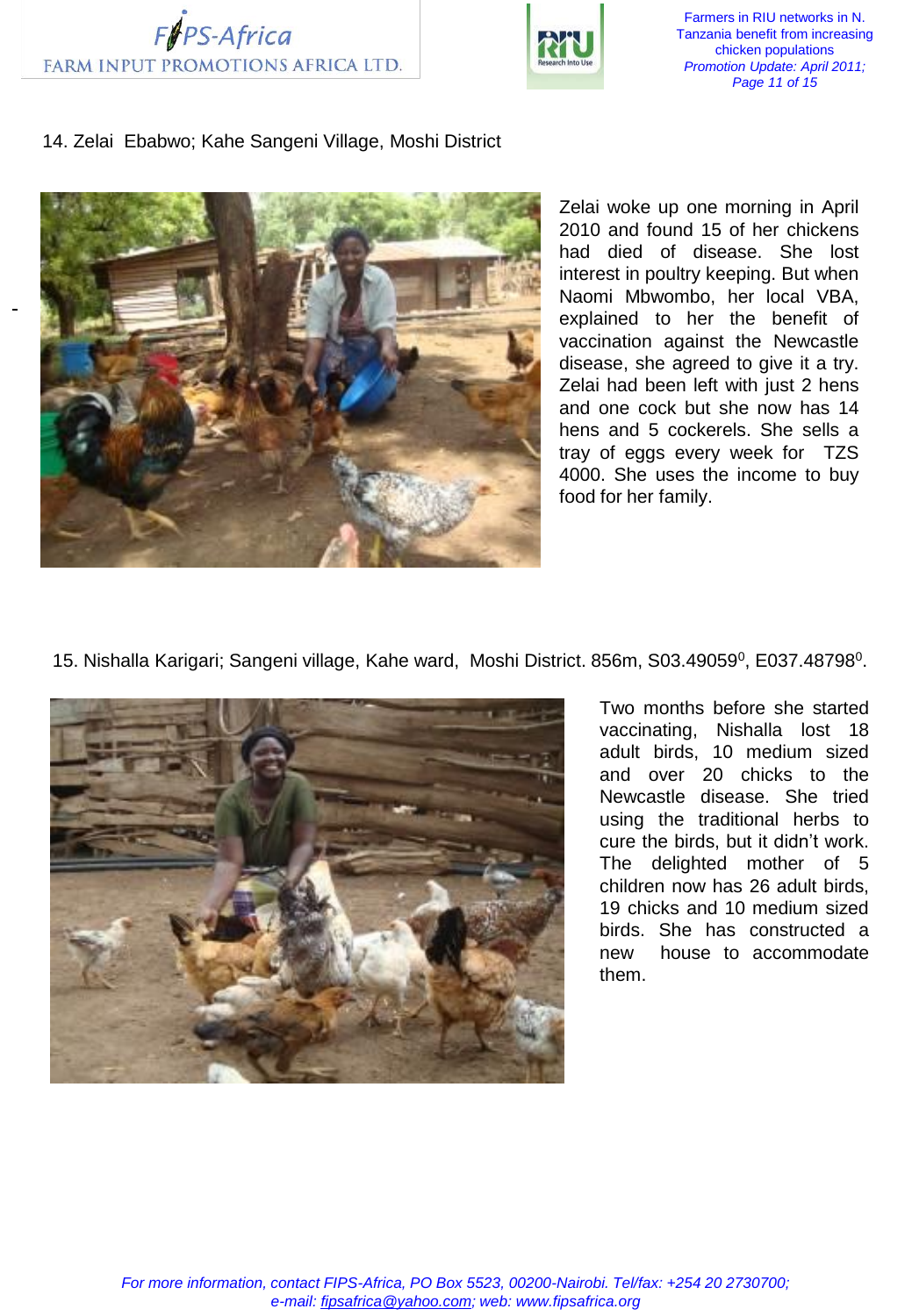



Farmers in RIU networks in N. Tanzania benefit from increasing chicken populations *Promotion Update: April 2011; page 12 of 15*

## 16. Naomi Mbwambo.



17. Mwasi Mwasio; Sangeni village, Kahe ward, Moshi district.



Naomi, a mother of three children, joined FIPS-Africa as a VBA in August 2010. She had been saving money to buy a generator for pumping water on her 2 acre land. With her allowance, and income from chick dyeing, chicken vaccination and from selling seeds, the VBA has recently purchased the generator. She had also lost 18 chickens to the Newcastle disease but she has not lost any birds since she started vaccination. Naomi now has 32 birds, 18 birds adult and 14 medium seized. She has recently put up a bigger poultry house and she sells 3 trays of eggs every week, using the money to pay for school fees and to buy stationery for her children.

All of Mwasi's 60 chickens died of the Newcastle disease in March 2010. She was determined to start all over again, and she bought a hen and a cockerel in May. The number of her chickens has been increasing slowly. Her 6 birds were vaccinated against Newcastle disease in August 2010 by Naomi Mbwambao, her local VBA She has not lost any of her birds to the disease since.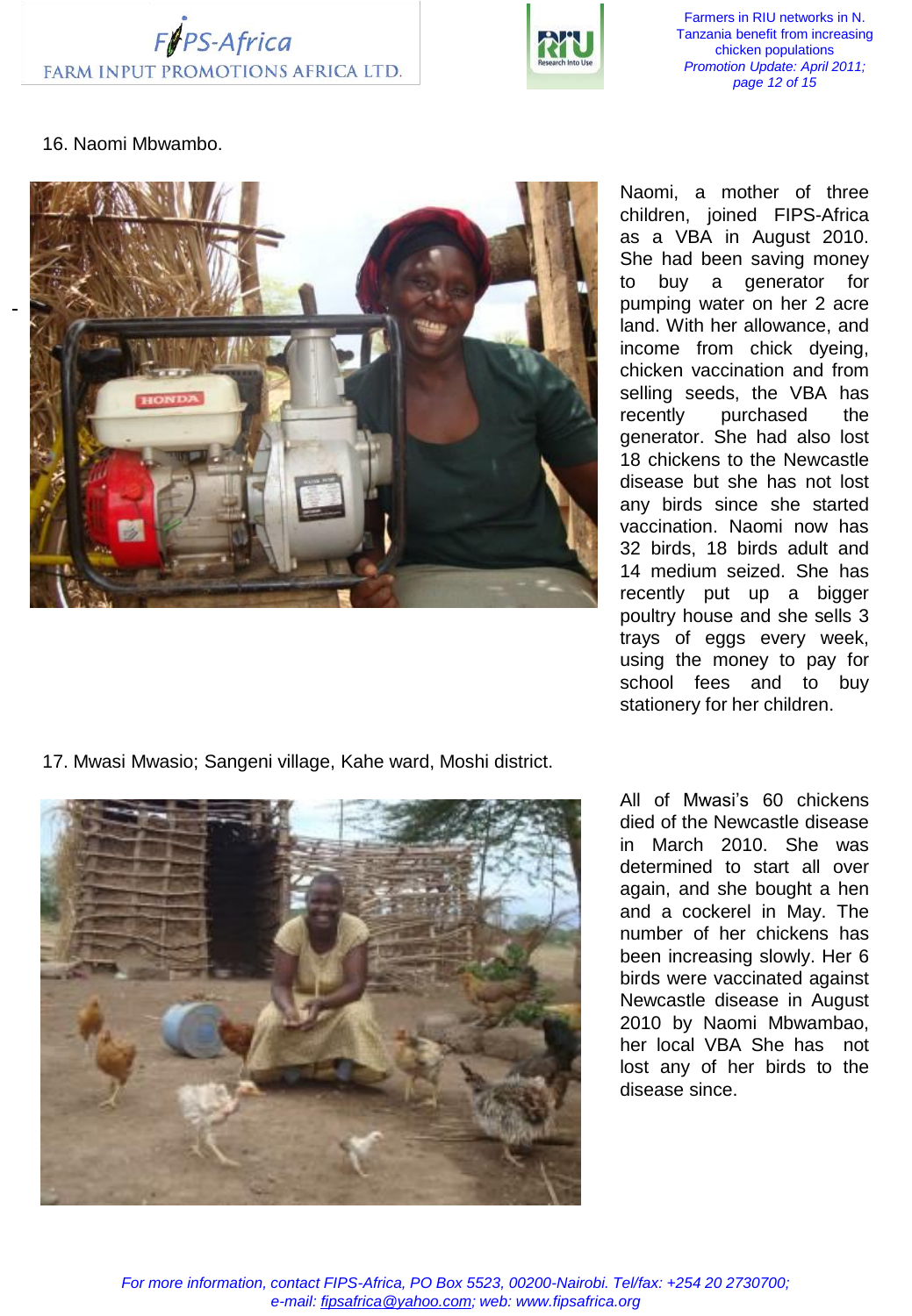



Farmers in RIU networks in N. Tanzania benefit from increasing chicken populations *Promotion Update: April 2011; page 13 of 15*

## 18. Mdeshe Soio; Urisho Village, Songoro ward, Meru District



Mdeshe had lost 45 chickens to the Newcastle disease in March 2010. This was very hard for her, because she relied upon selling eggs and cockerels as her main source of income. After vaccination of the surviving birds, she is back in the business of selling eggs to sustain herself. She now has 16 adult birds: 10 hens and 6 cockerels. She intends to sell four (4) cockerels at a price of TZS. 9,000 each. Three of her 10 hens are due to hatch.

19. Christine Mbise; Urishe Village, Songoro Ward, Meru District



Christine had just lost 30 chickens to the Newcastle disease, when Aliapenda, her local VBA, approached her. She agreed to have her two surviving hens vaccinated. One hen has just hatched 10 chicks, and the other 9.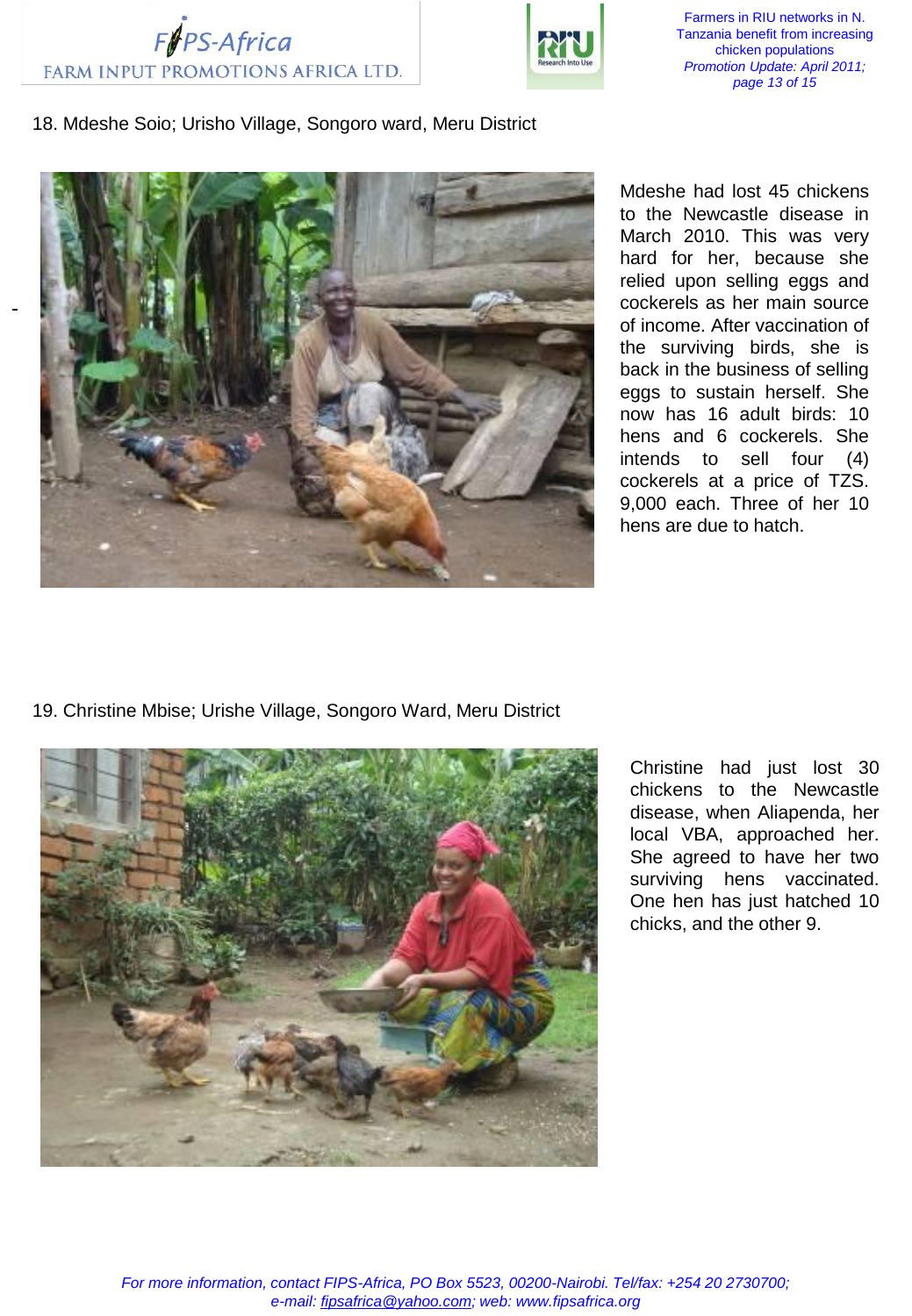



Farmers in RIU networks in N. Tanzania benefit from increasing chicken populations *Promotion Update: April 2011; Page 14 of 15*

20. Eleakim Ndendeya; Nsitoni Village, Singini Ward, Meru District



Prior to vaccination, he had lost 45 chickens. In June, Bertha, his local VBA, vaccinated his 30 birds which had survived the epidemic. He now has 100 birds. Five of his hens have hatched 10, 11, 12, 13, and 14 chicks, respectively. 6 other hens are sitting and their eggs are about to hatch. He sells four trays of eggs per week for TZS 4,000 per tray. He uses the money to educate his children and also to buy poultry feeds. He has not lost any birds to the Newcastle disease since he started to vaccinate.

21. Josphat Ephas; Nsitoni village, Singini ward, Meru District



Ephas uses an incubator to hatch 1,000 chicks per week on his farm. Every week, Bertha, his local VBA, vaccinates his chicks when they are between 1-2 days old. All of his 200 hens were vaccinated against Newcastle disease by Bertha starting in August 2010.

"We sell chicks to at a wholesale price of TZS 700 per chick," says Ephas. Prior to vaccination the farmer had lost almost 100 adult birds and over 500 chicks to the Newcastle disease.